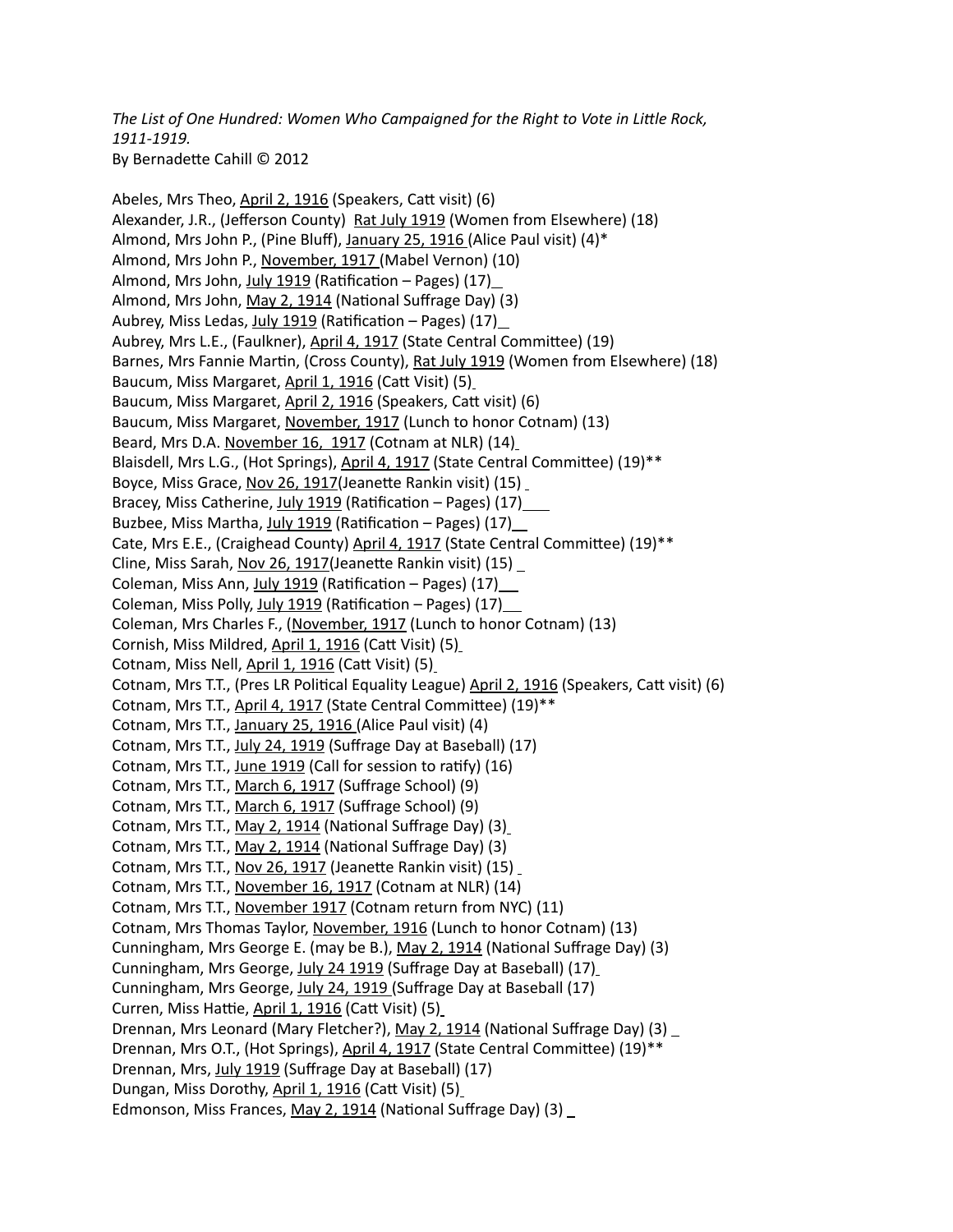Ellington, Mrs T.J., Nov 26, 1917 (Jeanette Rankin visit) (15) Ellington, Mrs O.F, May 2, 1914 (National Suffrage Day) (3) Ellington, Mrs O.F., (Pres, AR Suffrage Assn), April 1, 1916 (Catt Visit) (5) Ellington, Mrs O.F., April 4, 1917 (State Central Committee) (19)\*\* Ellington, Mrs O.F., March 6, 1917 (Suffrage School) (9) Ellington, Mrs O.F., May 2, 1914 (National Suffrage Day) (3) Ells, Mrs William, (Miller County), April 4, 1917 (State Central Committee) (19)\*\* Emerson, Miss Gladys, April 1, 1916 (Catt Visit) (5) English, Miss Marguerite, (See Hussman?) February 1911 (WPEL formed) (1) Erickson, Mrs Jennie, Nov 26, 1917 (Jeanette Rankin visit) (15) Fitzhugh, Mrs Rufus (Augusta), April 4, 1917 (State Central Committee) (19)\*\* Fletcher, Miss Mary, (See also Drennan) March 1911 (Suffrage Bill) (2) Fletcher, Miss Mary, (See also Drennan) February 1911 (WPEL formed) (1) Fodrea, Miss Genevieve, Nov 26, 1917 (Jeanette Rankin visit) (15) Fones, Mrs Effie Cline, Nov 26, 1917 (Jeanette Rankin visit) (15) Gatlin, Miss Alice, March 1911 (Suffrage Bill) (2) Gatlin, Miss, February 1911 (WPEL formed) (1) Gibb, Mrs E.W. (F. W?), May 2, 1914 (National Suffrage Day) (3) Gibb, Mrs Frank W., April 4, 1917 (State Central Committee) (19)\*\* Gibb, Mrs Frank W., June 1919 (Call for session to ratify) (16) Gibb, Mrs Frank W., Nov 26, 1917 (Jeanette Rankin visit) (15) Gibb, Mrs Frank W., November, 1917 (Cotnam return from NYC) (11) Gibb, Mrs Frank W., October 1916 (Suffrage Parade) (8) Gibb, Mrs Frank, April 2, 1916 (Speakers, Catt visit) (6) Gibb, Mrs Frank, January 25, 1916 (Alice Paul visit) (4) Gibb, Mrs Frank, July 20 1919 (Suffrage Day at Baseball) (17) Gibb, Mrs Frank, November, 1917 (Lunch to honor Cotnam) (13) Gibb, Mrs. Frank, July 24, 1919 (Suffrage Day at Baseball) (17) Gibson, Louise, January 25, 1916 (Alice Paul visit) (4) Gibson, Miss Louisa, April 1, 1916 (Catt Visit) (5) Gibson, Miss Louisa, May 2, 1914 (National Suffrage Day) (3) Greer, Mrs Bea F., (Carrol County), Rat July 1919 (Women from Elsewhere) (18) Harper, Mrs Clio, July 1919 (Ratification – Pages) (17) Hart, Mrs J.C., November, 1917 (Lunch to honor Cotnam) (13) Hayes, Miss Catherine, July 1919 (Ratification – Pages) (17) Hayes, Mrs, (July 1919) (Suffrage Day at Baseball) (17) Head, Mrs James D., (Texarkana), April 4, 1917 (State Central Committee) (19)\*\* Head, Mrs James D., (Texarkana), April 4, 1917 (State Central Committee) (19)\*\* Head, Mrs Samuel, July 1919 (Ratification – Pages) (17) Henderson, Mrs D. January 25, 1916 (Alice Paul visit) (4)\* Henderson, Mrs DeMatt, November 1917 (Mabel Vernon) (10) Hopkins, Mrs (no first name), May 2, 1914 (National Suffrage Day) (3) Hoskins, Mrs (no first name), May 2, 1914 (National Suffrage Day) (3) Hoskins, Mrs Helen, January 25, 1916 (Alice Paul visit) (4) Houston, Miss Julia Houston (Pine Bluff), January 25, 1916 (Alice Paul visit) (4)\* Howell, Miss Clara, Nov 20, 1917 (Primary Election News) (14) Howell, Miss Clara, November 16, 1917 (Cotnam at NLR) (14) Hussman, Marguerite, (See M. English?) January 25, 1916 (Alice Paul visit) (4) Hutton, Miss Norma, April 1, 1916 (Catt Visit) (5) Hutton, Miss Norma, October 1916 (Suffrage Parade) (8)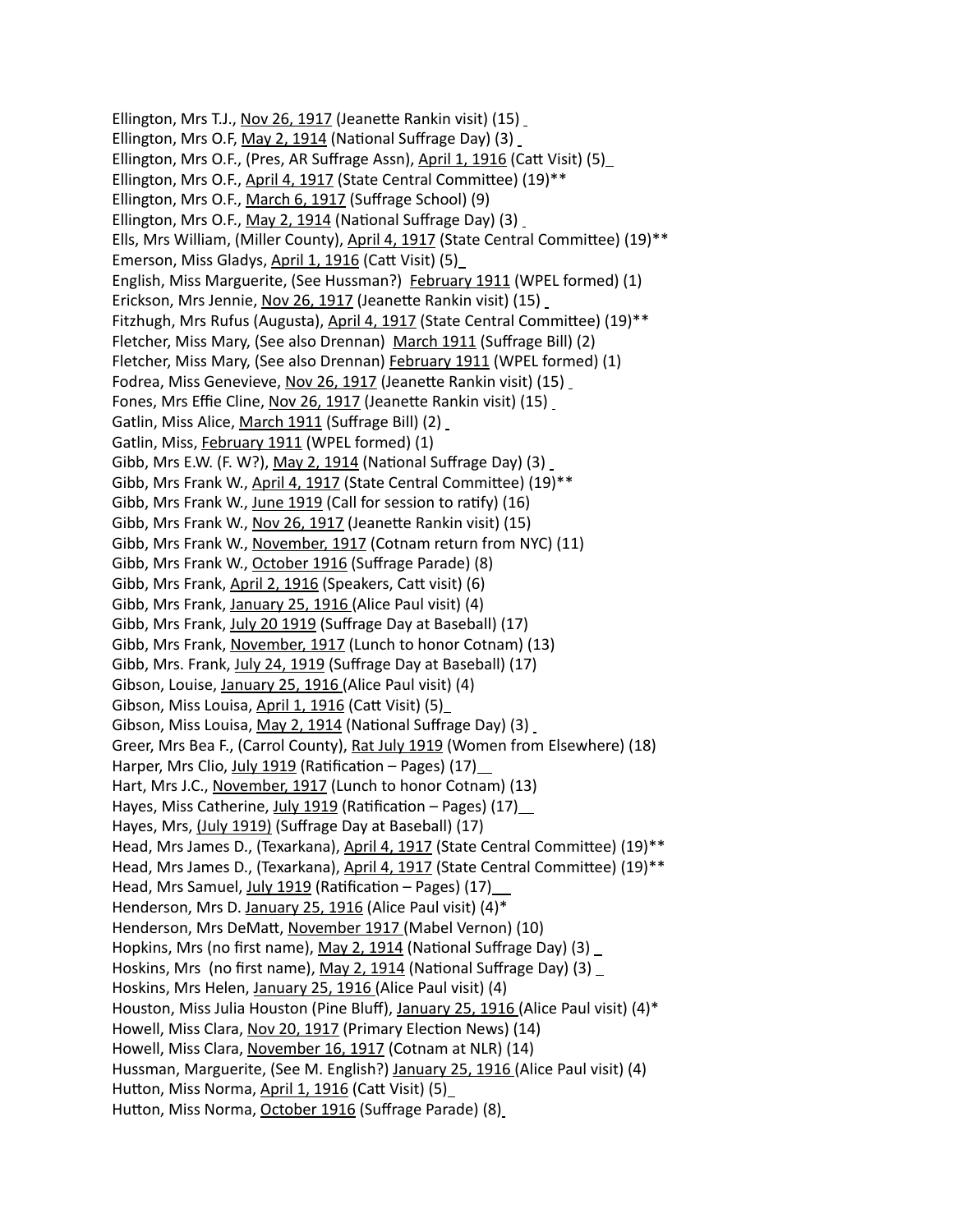Hutton, Mrs Norma, (Miss?) March 6, 1917 (Suffrage School) (9) Hutton, Mrs W.P., February 1911 (WPEL formed) (1) Janson, Mrs C.F., November 16, 1917 (Cotnam at NLR) (14) Janson, Mrs. C.F., Nov 20, 1917 (Primary Election News) (14) Jarrell, Miss Ruby, Nov 26, 1917 (Jeanette Rankin visit) (15) Jarrett, Mrs (Edward M.), May 2, 1914 (National Suffrage Day) (3) Jarrett, Mrs Edgar M., November 1917 (Mabel Vernon) (10) Jarrett, Mrs Edward M., January 25, 1916 (Alice Paul visit) (4)\* Johnson, Miss Adele (Hot Springs), January 25, 1916 (Alice Paul visit) (4)\* Johnson, Miss Adele, April 1, 1916 (Catt Visit) (5) Johnson, Mrs Adele (Hot Springs), May 2, 1914 (3) Jordan, Miss Effie, April 1, 1916 (Catt Visit) (5) Keith, Miss Johnnie, July 1919 (Ratification – Pages) (17) Knox, Miss Emil(y?), October 1916 (Suffrage Parade) (8) Land, Mrs N.F., (Jonesboro), April 4, 1917 (State Central Committee) (19)\*\* Leigh, Mrs J.B., May 2, 1914 (National Suffrage Day) (3) Leigh, Mrs L.B., November 1917 (Mabel Vernon) (10) Leigh, Mrs L.B., November, 1917 (Lunch to honor Cotnam) (13) Loughborough, Mrs J.F., January 25, 1916 (Alice Paul visit) (4) Mann, Miss Elizabeth, April 1, 1916 (Catt Visit) (5) Markwell, Mrs J.W. (Lula), February 1911 (WPEL formed) (1) Marshall, Mrs Mary Ellen C., April 2, 1916 (Speakers, Catt visit) (6) Maxley, Miss Martha, July 1919 (Ratification - Pages) (17) McDermott, Miss Lucille, April 1, 1916 (Catt Visit) (5) Miller, Miss Josephine Miller, April 9, 1916 (7) Miller, Miss Josephine, April 1, 1916 (Catt Visit) (5) Miller, Miss Josephine, April 4, 1917 (State Central Committee) (19) Miller, Miss Josephine, January 25, 1916 (Alice Paul visit) (4) Miller, Miss Josephine, July 1919 (Ratification – Pages) (17) Miller, Miss Josephine, March 6, 1917 (Suffrage School) (9) Miller, Miss Josephine, May 2, 1914 (National Suffrage Day) (3) Miller, Miss Josephine, November 1917 (Cotnam return from NYC) (11) Miller, Mrs Ada, Nov 20, 1917 (Primary Election News) (14) Miller, Mrs Ada, November 16, 1917 (Cotnam at NLR) (14) Moore, Mrs E.S., Nov 20, 1917 (Primary Election News) (14) Moore, Mrs E.S., November 16, 1917 (Cotnam at NLR) (14) Moose, Mrs W.L., (Morrilton), April 4, 1917 (State Central Committee) (19)\*\* Morrow, Mrs N.E., (Fayetteville), April 4, 1917 (State Central Committee) (19)\*\* Payne, Mrs H.R., (Marion County), Rat July 1919 (Women from Elsewhere) (18) Peshakova, Miss Lili, July 1919 (Ratification – Pages) (17) Prothro, Mrs (Pinnacle), May 2, 1914 (National Suffrage Day) (3) \_ Ramsey, Miss Jennie, Nov 20, 1917 (Primary Election News) (14) Ramsey, Miss Jessie, November 16, 1917 (Cotnam at NLR) (14) Ranch, Miss Julia, July 1919 (Ratification – Pages) (17) Randolph, Mrs W.B., Nov 20, 1917 (Primary Election News) (14) Randolph, Mrs W.B., November 16, 1917 (Cotnam at NLR) (14) Reinman, Miss No First name, Nov 26, 1917 (Jeanette Rankin visit) (15) Roberts, Mrs W.T., Nov 21, 1917 (Mabel Vernon Royal Arcanum Meeting) (10) Robinson, Miss Gertrude (Watkins?), April 4, 1917 (State Central Committee) (19) Rogoski, Miss Bess, April 1, 1916 (Catt Visit) (5)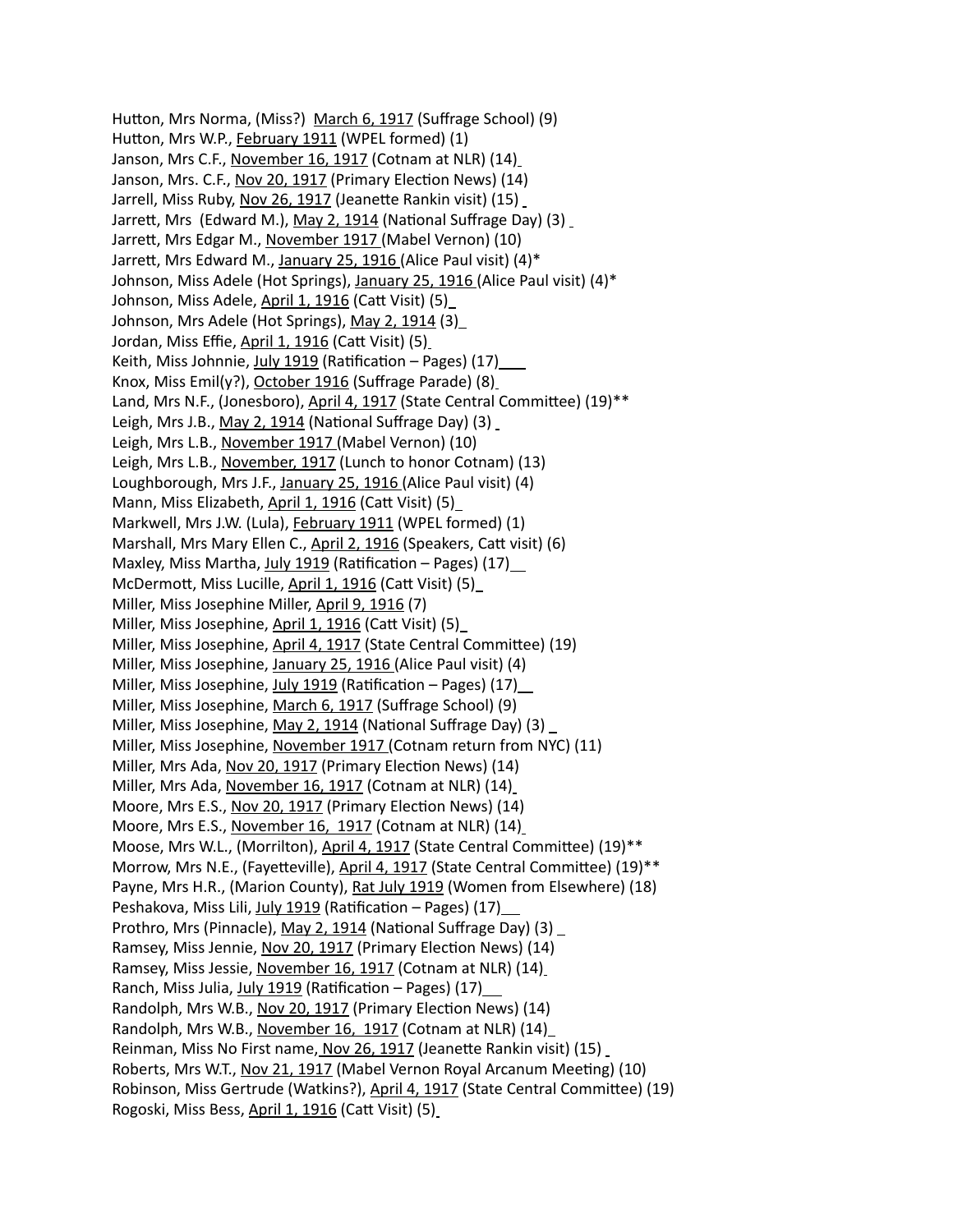Roll, Mrs J.T., Nov 20, 1917 (Primary Election News) (14) Roll, Mrs J.T., November 16, 1917 (Cotnam at NLR) (14) Rose, Mrs Clarence E., November, 1917 (Lunch to honor Cotnam) (13) Rose, Mrs Clarence, May 2, 1914 (National Suffrage Day) (3) Rosecrans, Mrs Ada (Jonesboro), April 4, 1917 (State Central Committee) (19)\*\* Ross (may be Rose), Mrs C.E., May 2, 1914 (National Suffrage Day) (3) \_ Ross, Mrs Clarence, May 2, 1914 (National Suffrage Day) (3) Russell, Mrs D.H. (Pine Bluff), January 25, 1916 (Alice Paul visit) (4)\* Rutherford, Mrs Minnie U., March 1911 (Suffrage Bill) (2) Rutherford, Mrs Minnie U., May 2, 1914 (National Suffrage Day) (3) Rutherford, Mrs Minnie U., May 2, 1914 (National Suffrage Day) (3) Rutherford-Fuller, Mrs Minnie, (Magazine), April 4, 1917 (State Central Committee) (19)\*\* Schoenfeld, Mrs S., May 2, 1914 (National Suffrage Day) (3) Schoffner, Miss Margaret, (See Shoffner) November 16, 1917 (Cotnam at NLR) (14) Scott, Mrs Drennan, October 1916 (Suffrage Parade) (8) Scott, Mrs S.P., January 25, 1916 (Alice Paul visit) (4) Scruggs, Miss Lula Scruggs (Scrutiny for Elections), November 16, 1917 (Cotnam at NLR) (14) Scruggs, Miss Lula, (Chair, Argenta, Pulaski Suff Central Cmte), April 9, 1917 (Poll Tax; photo) (20) See, Miss Catherine, July 1919 (Ratification – Pages) (17) See, Mrs Tessie Bell, July 1919 (Ratification - Pages) (17) Shoffner, Miss Margaret, (See Schoffner) Nov 20, 1917 (Primary Election News) (14) Sloat, Mrs C.B., May 2, 1914 (National Suffrage Day) (3) Stephenson, Mrs M.T., November 16, 1917 (Cotnam at NLR) (14) Stephenson, Mrs. M.L., Nov 20, 1917 (Primary Election News) (14) Street, Mrs Garland, (Lake Village), April 4, 1917 (State Central Committee) (19)\*\* Sutton, Miss Mildred, April 1, 1916 (Catt Visit) (5) Sutton, Mrs., February 1911 (WPEL formed) (1) Tabor, Mrs Mamie Lou, Nov 21, 1917 (Mabel Vernon Royal Arcanum Meeting) (10) Terry, Mrs D.D., November 1917 (Mabel Vernon) (10) Terry, Mrs David (Adolphine Fletcher), January 25, 1916 (Alice Paul visit) (4)\* Terry, Mrs David, April 2, 1916 (Speakers, Catt visit) (6) Tharp, Mrs W.J., July 20 1919 (Suffrage Day at Baseball) (17) Thart, Miss Catherine (Tharp?), July 1919 (Ratification – Pages) (17) Thompson, Miss May, April 1, 1916 (Catt Visit) (5) Thompson, Miss May, July 1919 (Ratification – Pages) (17) Vaughan, Miss Martha, July 1919 (Ratification - Pages) (17) \_\_\_ Vick, Mrs T.J., November 16, 1917 (Cotnam at NLR) (14) Vick, Mrs. T.J., Nov 20, 1917 (Primary Election News) (14) Walker, Miss No First name, Nov 26, 1917 (Jeanette Rankin visit) (15) Ward, Miss Louise, April 1, 1916 (Catt Visit) (5) Warner, (Warren?), Miss Julia, May 2, 1914 (National Suffrage Day) (3) Warren, Miss Julia, February 1911 (WPEL formed) (1) Warren, Mrs Chauncey, October 1916 (Suffrage Parade) (8) Wassell, Mrs S.S., May 2, 1914 (National Suffrage Day) (3) Wassell, Mrs S.S., November 1917 (Mabel Vernon) (10) Watkins, Miss Gertrude, (see also Robinson?) April 9, 1916 (7) Watkins, Miss Gertrude, July 1919 (Ratification – Pages) (17) Watkins, Miss Gertrude, May 2, 1914 (National Suffrage Day) (3) \_ Watkins, Miss Gertrude, November 1917 (Cotnam return from NYC) (11) Whipple, Mrs W.G., May 2, 1914 (National Suffrage Day) (3) \_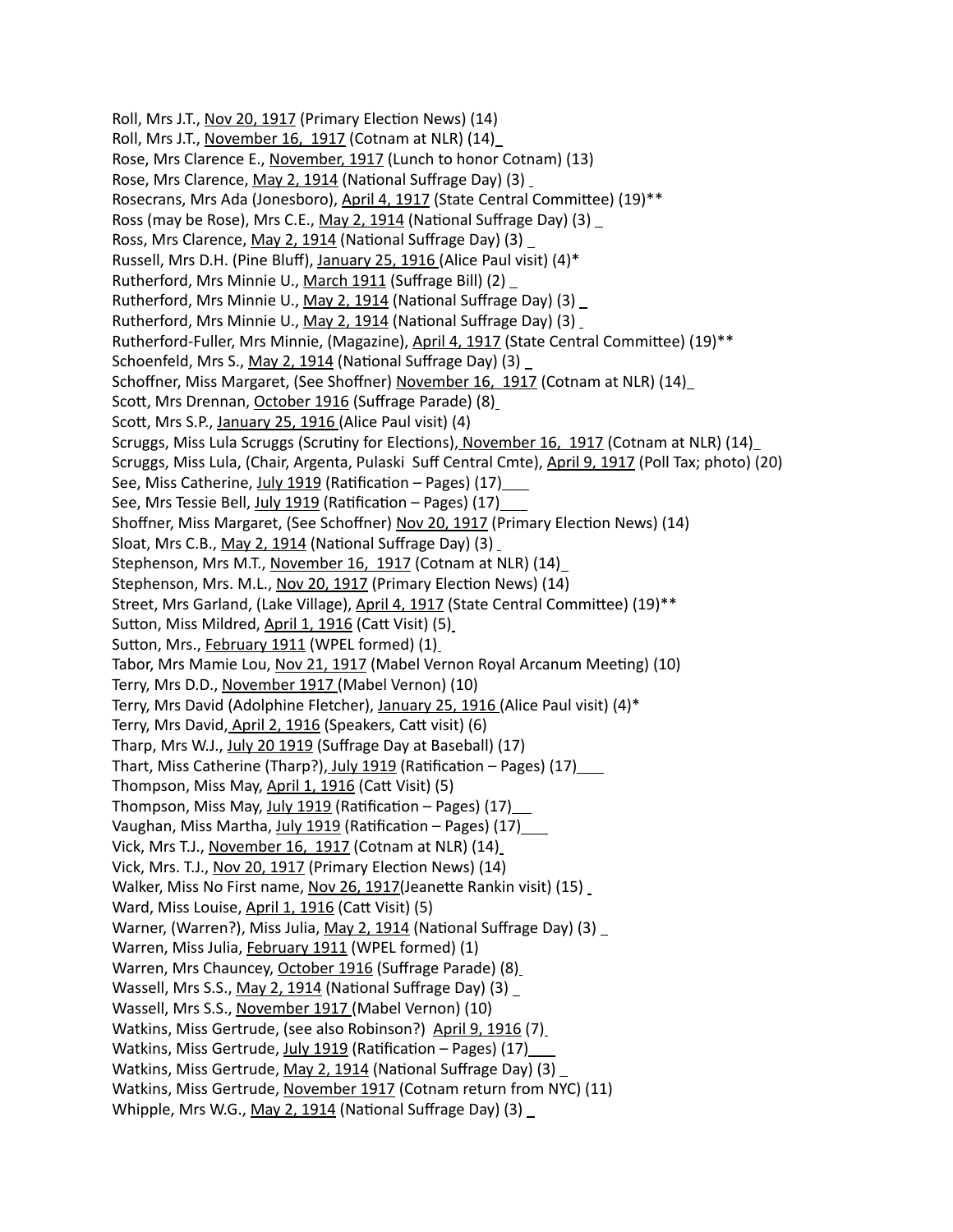Wittenberg, Miss Mabel, April 1, 1916 (Catt Visit) (5)

In the notes below, G = Gazette; D = Democrat. Each woman's name has the date of appearance appended. If a name is repeated for the same date, it appears more than once that day. Some duplicates may be due to inconsistencies in the newspaper reports. In some cases, where women have married, a cross-reference points to the possible married name.

One asterisk denotes membership of the LR Congressional Union branch, founded January 1916. Two asterisks denote membership of the State Central Committee, founded April, 1917.

(1) G, Jan 21, 1911, p 3 c 7, "Woman's Suffrage Bill Introduced." D, Jan 21, 1911, p 2 c 2, "Would Permit Women to Vote." D, Feb 15, 1911, p 4 c 1, "When Women Vote." G, Feb 19, 1911, p 1 c 3, "Solons Decline to Face Suffragettes; mention of "34-strong." G, Feb 26, 1911, p 1 c 1, "Plan for Votes for Women Campaign; mention of 75 membership including Clio Harper and JW Markwell among eight men. (2) G, March 16, 1911, "Women's Suffrage Bill Recommended," p 3 c 5.

(3) G, May 1, 1914, p 9 c 3, "Local Suffragists Ready for Program;" (160 acceptances to luncheon). G, May 2, 1914, p 7 c 1, "Suffragists Hold Celebration Today"; G, May 3, 1914, p 1 c 5, "Suffrage Day is Celebrated Here". Mrs O.F. Ellington listed as President of the Little Rock Political Equality League.

(4) G, Jan 25, 1916, p 14 c 5, "Suffragists Hear Miss Paul Today;" Mrs. J.F. Loughborough chaired luncheon for Alice Paul at the Country Club and then Paul went to Pine Bluff. G Jan 26, 1916, p 1 c 1, "Local Women Join National Campaign." 35 members added to the Congressional Union. D, Jan 26, 1916, p 4 c 2, "Suffragists Join Congressional Union." Names with single asterisks are the officers appointed to the Little Rock branch of the Congressional Union.

(5) G, April 1, 1916, p 3 c 2-3, "National Leaders Speak at Local Suffrage Rally." G, April 2, 1916, p 21 c 3, "Believes that Arkansas Women Soon Will Vote."

(6) G, April 2, 1916, p 21 c 3. Speakers at Catt visit.

(7) G, April 9, 1916, p 1 c 4. Josephine Miller and Gertrude Watkins photos.

(9) G, March 6, 1917, p 5 c 3, "200 Women Attend Suffrage School." G, March 7, 1917, p 1 c 7 and p 2 c 3, "Governor Signs Suffrage Measure." The suffrage school event preceded the signing by Governor Brough of the suffrage bill giving women the vote in primary elections.

(8)D, Oct 17, 1916, p 1 c 4 and p 5 c6-7 "Suffragists Win First Prize for Decorated Auto;" mention that the Political Equality League has "300 women" members.

(10) G, Nov 9, 1917, p 1 c 6, "Frost reception for Miss Vernon." G, Nov 10, 1917, p 1 c 6, "Miss Verson's Advance Agent is Not Dismayed." G, Nov 11, 1917, p 26, c 1-2, "Miss Jane Pincus Has Small Crowd." G, Nov 14, p 11 c 7-8, "Mabel Vernon to Speak on Tuesday." D, Nov 19, 1917, p 3 c 3, "Suffragettes Here To Defend Picketing." There is a mention of "others" at this meeting, but they are not listed. G, Nov 19, 1917, p 8 c 4-5, "Picketing Gets Publicity Says Miss Mabel Vernon." G, Nov 21, 1917, p 14, c 2-3, "Chilly Reception Just as Forecast." This last report mentions a meeting at the Royal Arcanum Hall, which "43 women and 5 men" attended.

(11) G, Nov 14, 1917, p 4 c 5, "Greatest Victory yet for Suffrage."

(12) G, Nov, 14 1917, p 4 c 1 "Social and Personal" (Mrs T.T. Cotnam to be honored on return from NYC) (13) G, Nov 16, 1917, p 4 c 5, "Equal Suffragists to Honor Mrs. T.T. Cotnam."

(14) G, Nov 17, 1917, p 16 c 3, "Mrs Cotnam Talks to Suffragists." (Cotnam speaking at Apto Theatre, North Little Rock Equal Suffrage Association). See also D, Nov 20, 1917, p 9 c 2, "Women To Have Important Part in City Primary." North Little Rock news report listing members of the NRL suffrage Democratic City Central Committee, many of whom attended the Cotnam meeting three days before. (15) D, Nov 19, 1917, p 4 c 4, "Jeanette Rankin Here November 22." G, Nov 20, 1917, p 14 c 2, "Miss Rankin will be Here Nov 26." G, Nov 26, 1917, p 1 c 2 (photo c 2-3), "First and Only Congresswoman is